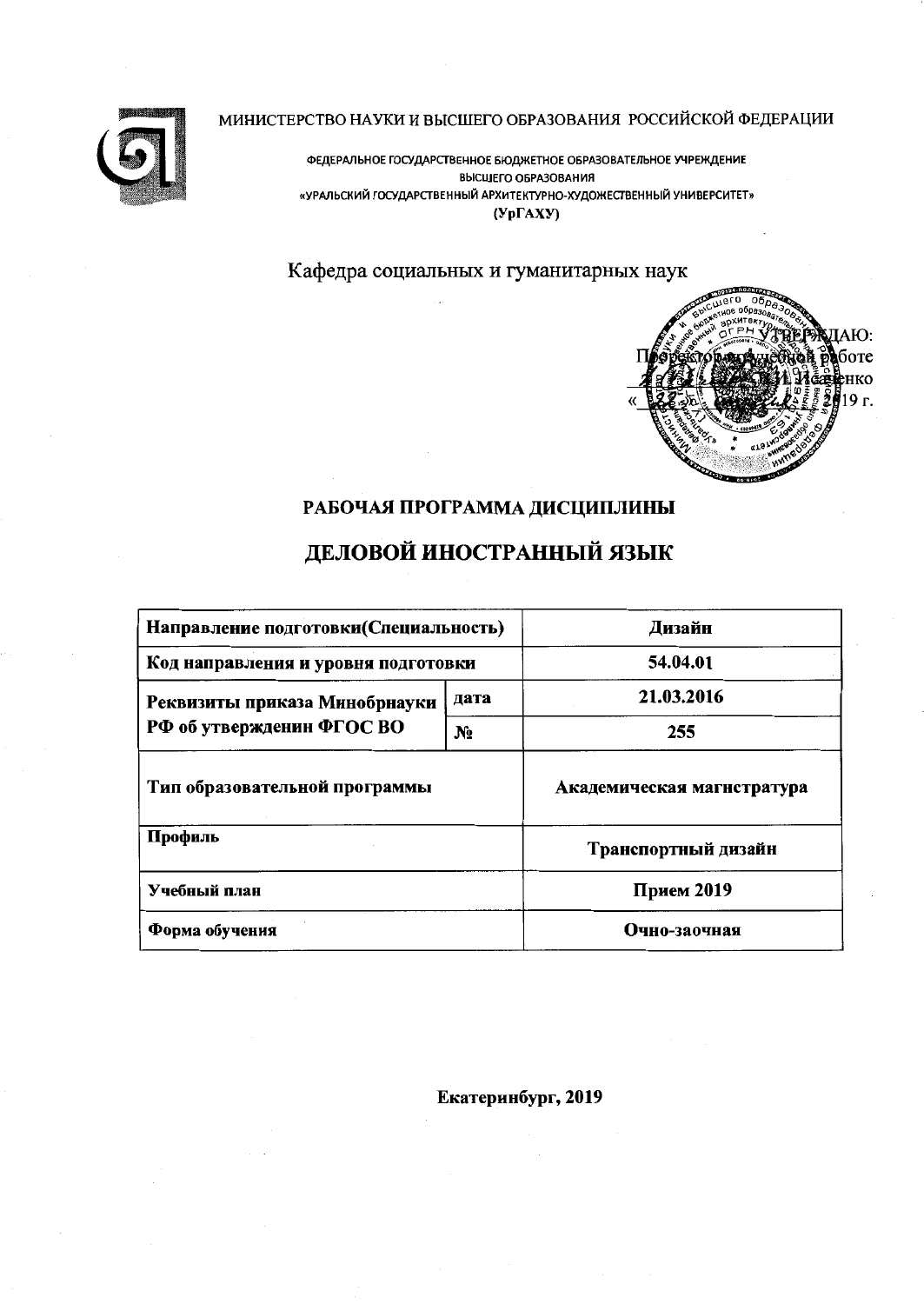#### $\blacksquare$ ОБШАЯ ХАРАКТЕРИСТИКА ДИСЦИПЛИНЫ

# ЛЕЛОВОЙ ИНОСТРАННЫЙ ЯЗЫК

#### $1.1$ Место дисциплины в структуре образовательной программы, связи с другими диспиплинами:

Дисциплина ДЕЛОВОЙ ИНОСТРАННЫЙ ЯЗЫК входит в базовую часть образовательной программы. Данная дисциплина основывается на предшествующей подготовке по иностранному языку, взаимосвязана с дисциплинами «Дизайн-проектирование средств транспорта», «Современные проблемы дизайна и искусства», «История и методология дизайнпроектирования».

Знания, умения и навыки, полученные в процессе изучения дисциплины «Деловой иностранный язык», используются в «Дизайн-проектировании средств транспорта» и научноисследовательской работе.

#### $1.2$ Аннотация содержания дисциплины:

Лексика общего и делового характера. Правила делового этикета. Практика устной профессиональной коммуникации на уровне связной монологической и диалогической речи. Основы публичной речи (устное сообщение, доклад, презентация). Перевод, пересказ и обсуждение прочитанных текстов по широкому и узкому профилю специальности. Практика письменной речи в рамках проектной деятельности (пояснительная записка, презентация, доклад, статья, тезисы, сообщение, деловое письмо).

#### 1.3 Краткий план построения процесса изучения дисциплины:

Процесс изучения дисциплины включает практические занятия и самостоятельную работу студентов. Основные формы интерактивного обучения: творческие домашние задания; работа в малых группах; дискуссия. В ходе изучения дисциплины студенты осуществляют подготовку и сдачу внеаудиторного чтения по профилю обучения в объеме 20 000 печатных знаков в каждом учебном семестре; выполняют контрольную работу на применение разных видов чтения для решения конкретных задач по поиску и обработке полученной информации (аудиторно, устно); выполняют письменные домашние задания (написание аннотации статьи, реферирование статьи, составление пояснительной записки, презентации, написание доклада, тезисов и делового письма); участвуют в дискуссиях на разговорные темы, заявленные в содержании дисциплины.

Форма заключительного контроля при промежуточной аттестации - зачет (2 семестр) и зачет с оценкой (3 семестр). Для проведения промежуточной аттестации по дисциплине создан фонд оценочных средств.

Оценка по дисциплине носит интегрированный характер, учитывающий посещаемость студентами аудиторных занятий, результаты оценивания участия студентов в аудиторных занятиях, качества и своевременности выполнения письменных домашних заданий, сдачи устных высказываний на пройденные темы, сдачи внеаудиторного чтения и зачетов.

#### 1.4. Планируемые результаты обучения по днециплине:

Изучение дисциплины является этапом формирования у студента следующих компетенций:

ОПК-4: способность вести научную и профессиональную дискуссию

Планируемый результат изучения дисциплины в составе названных компетенций:

Способность вести научную и профессиональную дискуссию, используя знание иностранного языка как средства делового общения во время осуществления проектной, творческой, научной, производственной и общекультурной деятельности.

В результате изучения дисциплины обучающийся должен: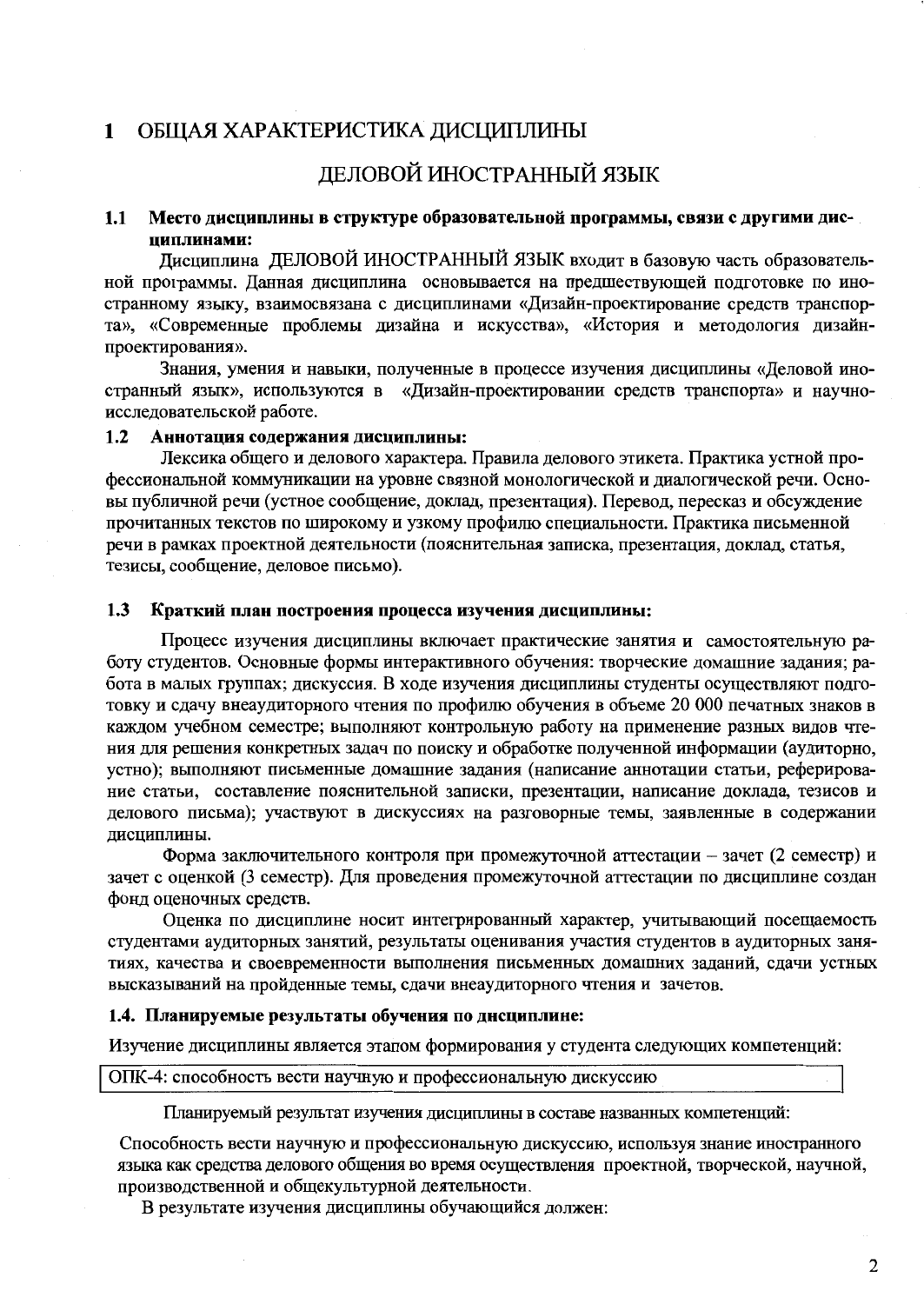Знать и понимать иностранный язык как средство делового общения в объеме, достаточном для решения профессиональных коммуникативных задач в рамках изучаемых тем. Уметь:

а) применять знание и понимание иностранного языка как средства делового общения в профессиональной деятельности;

б) выносить суждения по основным профессиональным вопросам в рамках изучаемых разговорных Tem;

в) комментировать данные и результаты, связанные с областью изучения коллегам и преподавателю.

Демонстрировать навыки и опыт деятельности с использованием полученных знаний и умений для создания письменной речи в рамках письменных работ и при осуществлении дискуссии на разговорные темы, заявленные в содержании дисциплины.

|                         |                              |                      |                          | нятия       | Аудиторные за-                             |                             | Самостоятельная работа       |                             |                           |                                   |                        |                       |              |                            |                                       |                                 |                                     |                                     |                                                     |
|-------------------------|------------------------------|----------------------|--------------------------|-------------|--------------------------------------------|-----------------------------|------------------------------|-----------------------------|---------------------------|-----------------------------------|------------------------|-----------------------|--------------|----------------------------|---------------------------------------|---------------------------------|-------------------------------------|-------------------------------------|-----------------------------------------------------|
| По Семестрам            | (3.e.)<br>единиц<br>Зачетных | $rac{1}{2}$<br>Часов | Аудиторные занятия всего | E<br>Лекции | Семинары<br>занятия (113),<br>Практические | виды занятий (Др)<br>Пругие | Самостоятельная работа всего | (KIT)<br>проект<br>Курсовой | (E)<br>работа<br>Курсовая | Расчетно-графическая работа (PГР) | рафическая работа (ГР) | Расчетная работа (PP) | ව<br>Реферат | (HP)<br>работа<br>Домашняя | работа (эссе, клаузура)<br>Гворческая | Подготовка к контрольной работе | зачету<br>экзамену,<br>Подготовка к | Другие виды самостоятельных занятий | аттестации по<br>Форма промежуточной<br>дисциплине* |
| $\overline{\mathbf{2}}$ | 3                            | 108                  | 36                       |             | 36                                         |                             | 72                           |                             |                           |                                   |                        |                       |              |                            |                                       |                                 | $\overline{\mathbf{4}}$             | 68                                  | <b>Зач</b>                                          |
| $\overline{\mathbf{3}}$ | $\overline{2}$               | 72                   | 18                       |             | 18                                         |                             | 54                           |                             |                           |                                   |                        |                       |              |                            |                                       |                                 | 4                                   | 50                                  | 30                                                  |
| Ит<br>oro               | 5                            | 180                  | 54                       |             | 54                                         |                             | 126                          |                             |                           |                                   |                        |                       |              |                            |                                       |                                 | 8                                   | 118                                 |                                                     |

#### $1.5$ Объем дисциплины

\*Зачет с оценкой - 30, Зачет-Зач, Экзамен-Экз, Курсовые проекты - КП, Курсовые работы - КР

#### СОДЕРЖАНИЕ ДИСЦИПЛИНЫ  $\overline{2}$

| Код<br>раздела,<br>темы | Тема                                                                                                                                   |
|-------------------------|----------------------------------------------------------------------------------------------------------------------------------------|
| T.1                     | Возможности дальнейшего продолжения образования.                                                                                       |
| T.2                     | Конкурсы, гранты, стипендии для студентов в России и за рубежом.                                                                       |
| <b>T.3</b>              | Понятие дизайна как вида человеческой деятельности (подходы к дизайну, взаимосвязь<br>различных видов дизайна, дизайн-проектирование). |
| T.4                     | Современное состояние дизайна (Творческие течения, авторы, международные выстав-<br>ки, фестивали, проблемы дизайна).                  |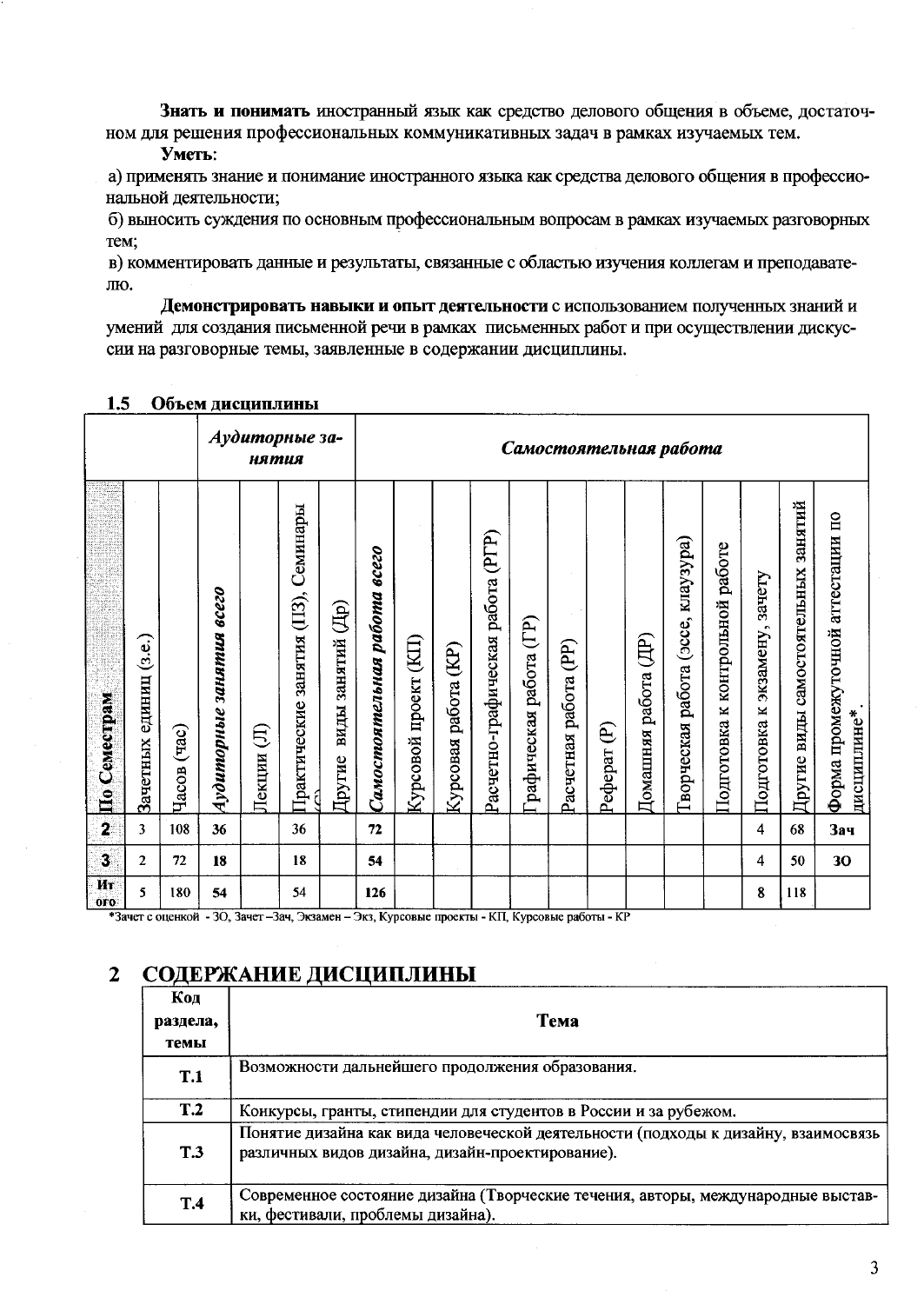Деятельность дизайнера в условиях современного рынка.

#### РАСПРЕДЕЛЕНИЕ УЧЕБНОГО ВРЕМЕНИ  $3<sup>1</sup>$

#### $3.1$ Распределение аудиторных занятий и самостоятельной работы по разделам дисциплины

|                |                      |                                                                         |       | Аудиторные занятия<br>(час.)             |                         | Самост.          |                                                                                                               |
|----------------|----------------------|-------------------------------------------------------------------------|-------|------------------------------------------|-------------------------|------------------|---------------------------------------------------------------------------------------------------------------|
| Семестр        | Неделя се-<br>местра | Тема                                                                    | ВСЕГО | Практ.<br>Лекции<br>занятия,<br>семинары |                         | работа<br>(час.) | Оценочные средства                                                                                            |
| $\overline{2}$ | $1-3$                | Возможности даль-<br>нейшего продолжения<br>образования                 | 18    |                                          | 6                       | 12               | Домашние задания:<br>работа с текстами,<br>устные высказывания,<br>внеаудиторное чтение                       |
| $\overline{2}$ | $4-6$                | Конкурсы, гранты, сти-<br>пендии для студентов в<br>России и за рубежом | 18    |                                          | 6                       | 12               | Домашние задания:<br>работа с текстами,<br>письменные работы,<br>устные высказывания,<br>внеаудиторное чтение |
| $\overline{2}$ | $7 - 18$             | Дизайн как вид чело-<br>веческой деятельности                           | 72    |                                          | 24                      | 48               | Домашние задания:<br>работа с текстами,<br>письменные работы,<br>устные высказывания.<br>внеаудиторное чтение |
|                |                      | Итого за 1 семестр:                                                     | 108   |                                          | 36                      | 72               | зачет                                                                                                         |
| $\overline{3}$ | $1 - 2$              | Тенденции развития ди-<br>зайна                                         | 12    |                                          | $\overline{\mathbf{3}}$ | 9                | Домашние задания:<br>работа с текстами,<br>письменные работы,<br>устные высказывания,<br>внеаудиторное чтение |
| 3              | $2 - 3$              | Деятельность дизайне-<br>ра в условиях совре-<br>менного рынка          | 12    |                                          | 3                       | 9                |                                                                                                               |
| 3              | $4 - 9$              | Моя научная работа,<br>проект                                           | 48    |                                          | 12                      | 36               |                                                                                                               |
|                |                      | Итого за 2 семестр:                                                     | 72    |                                          | 18                      | 54               | Зачет с оценкой                                                                                               |
|                |                      | Итого:                                                                  | 180   |                                          | 54                      | 126              |                                                                                                               |

 $3\overline{.2}$ Другие виды занятий

Не предусмотрено.

 $3.3$ Мероприятия самостоятельной работы и текущего коитроля.

3.3.1 Примерный перечень тем курсовых проектов (курсовых работ) Не предусмотрено.

3.3.2 Примерный перечень тем расчетно-графических работ

Не предусмотрено.

3.3.3 Примерный перечень тем графических работ:

Не предусмотрено.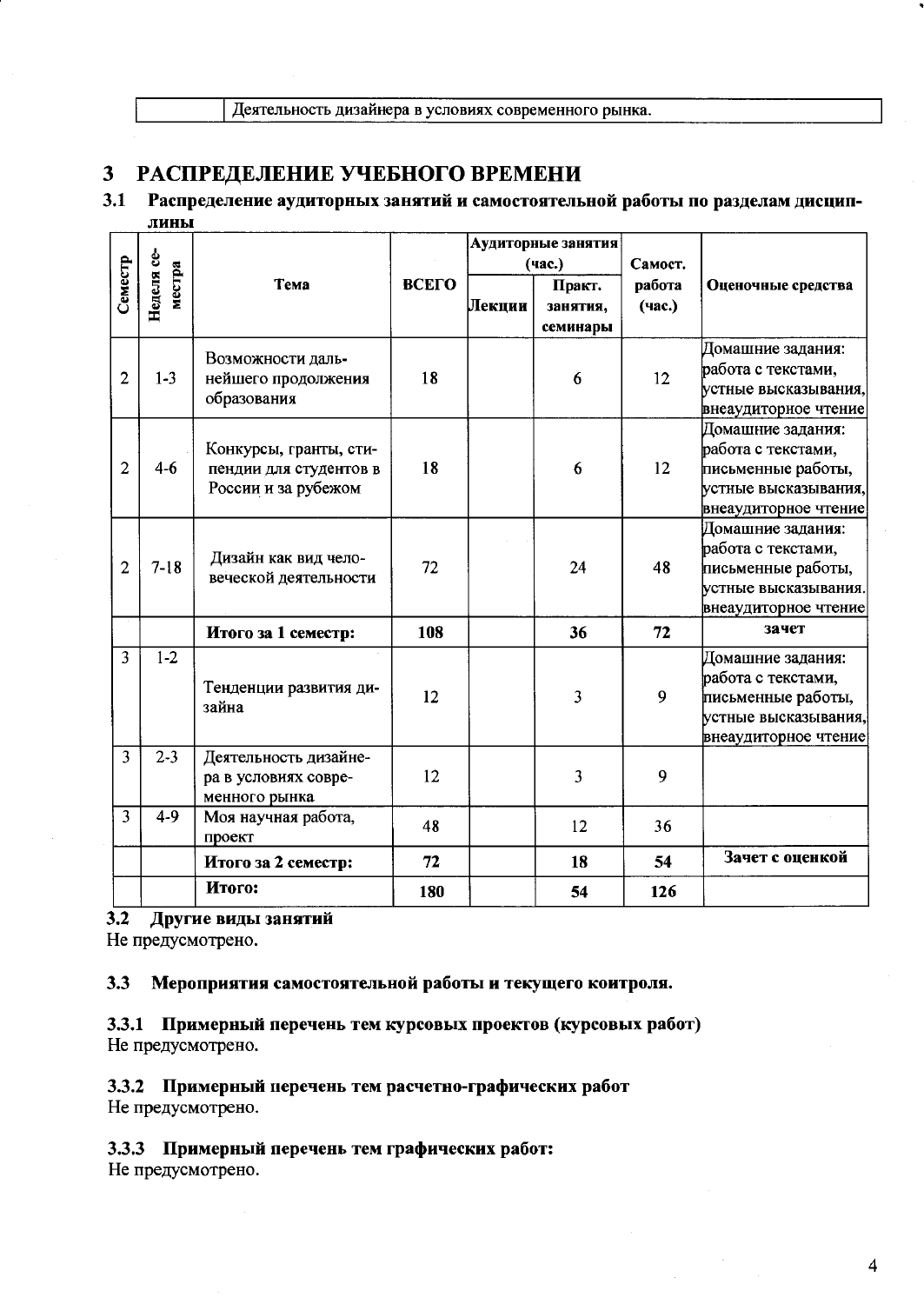# 3.3.4 Примерный перечень тем расчетиых работ (программных продуктов):

Не предусмотрено.

### 3.3.5 Примерный перечень тем рефератов (эссе, творческих работ): Не предусмотрено.

 $3.3.6$ Примерный перечень практических внеаудиторных (домашних) работ:

аннотация статьи, реферирование статьи. пояснительная записка. презентация, доклад, тезисы научной статьи, деловое письмо.

# 3.3.7 Примерная тематика контрольных работ:

Предусмотрено просмотровое, ознакомительное и изучающее чтение профессионально ориентированной литературы по профилю обучения.

# 3.3.8 Примерная тематика клаузур:

Не предусмотрено.

#### Активные методы обучения Дистанционные технологии и электронное обучение Асинхронные web-конференции и се-Виртуальные практикумы и треиаже-Совместная работа и разработка кон-Метод развивающей кооперации Вебинары и видеоконференции Обсуждение и разрешение Деловая или ролевая игра Работа в команде, в мини-Код Эвристическая беседа Разработка проекта Сетевые учебные курсы Гворческие задания Другие (указать, какие) раздела, те-Кейс-метод Дискуссия группах проблем минары тента МЫ  $\overline{a}$ дисциплины  $\overline{\ast}$  $\overline{\ast}$ 1. ¥  $\overline{2}$ .  $\pmb{\ast}$  $\overline{\ast}$  $\overline{\cdot}$  $3.$  $\ast$  $\pmb{\ast}$  $\overline{\ast}$  $\overline{4}$ .  $\star$  $\ast$  $\overline{\phantom{a}}$  $\overline{5}$ .  $\ast$  $\pmb{\ast}$  $\pmb{\ast}$ 6.  $\pmb{\ast}$  $\pmb{\ast}$

#### $\overline{\mathbf{4}}$ ПРИМЕНЯЕМЫЕ ТЕХНОЛОГИИ ОБУЧЕНИЯ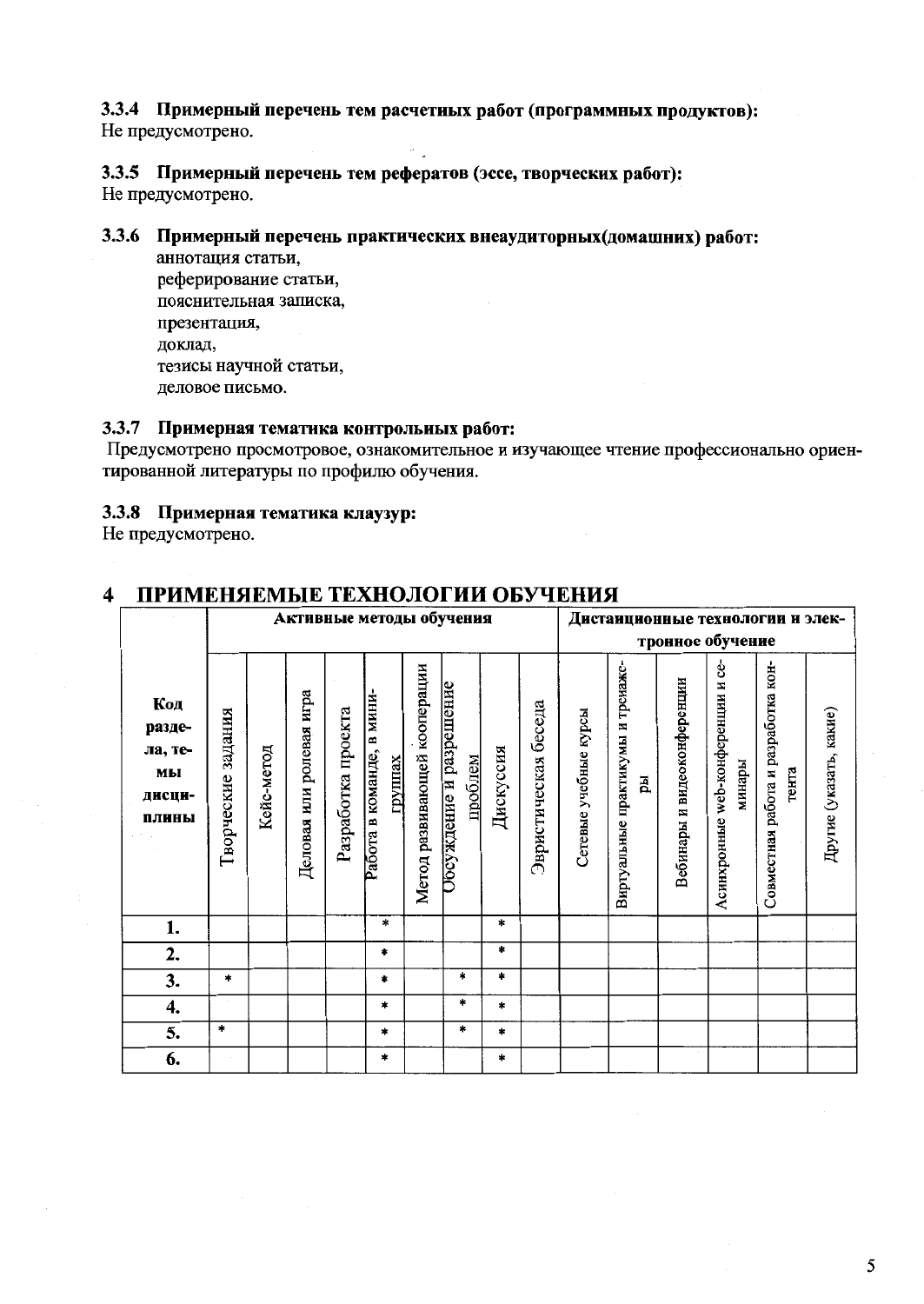#### УЧЕБНО-МЕТОДИЧЕСКОЕ И ИНФОРМАЦИОННОЕ ОБЕСПЕЧЕНИЕ  $\mathbf{5}$ ДИСЦИПЛИНЫ

### 5.1 Рекомендуемая литература

### 5.1.1 Основная литература

- 1) Ивянская И. С. Английский язык для архитекторов / И. С. Ивянская. М. : Инфра-М, 2018. 400  $c -$ Гриф YMO. Режим доступа: http://znanium.com/bookread2.php?book=405033.
- 2) Зарицкая, Л. Английский язык для архитектора и градостроителя: учебное пособие / Л. Зарицкая. Оренбург: ОГУ, 2013.  $\mathcal{L}^{\pm}$ 116  $\mathbf{c}$ .  $\mathbf{r}$ Режим доступа: http://biblioclub.ru/index.php?page=book&id=259349
- 3) Гарагуля С. И. Английский язык для студентов архитектурных специальностей: учебник / С. И. Гарагуля. - Ростов н/Д: Феникс, 2013. - 364 с. Гриф.
- 4) Попова И. Н. Французский язык: учеб. для 1 курса вузов и фак. иностр. яз. / И. Н. Попова, Ж.А. Казакова, Г.М. Ковальчук. - М.: Нестор Академик, 2014. - 576 с. - Гриф Минобрнауки.
- 5) Катаева, А. Г. Немецкий язык для гуманитарных вузов + аудиоматериалы в ЭБС: учебник/ А. Г. Катаева, С. Д. Катаев, В. А. Гандельман. - 4-е изд., перераб. и доп. - М.: Юрайт, 2018. - 269 с. Режим доступа: - https://biblio-online.ru/book/CAC178BF-7E19-4C7D-B1FA-FA390260F506/nemeckiy-yazyk-dlya-gumanitarnyh-vuzov-audiomaterialy-v-ebs

### 5.1.2 Дополнительная литература

- 1) Новый самоучитель английского языка: Практический курс / А. В. Петрова. М.: АСТ, 2015. - 607 c.
- 2) Данчевская О. E. English for Cross-Cultural and Professional Communication. Английский язык для межкультурного и профессионального общения [Электронный ресурс]. -М.: Флинта, 2011. Режим доступа: http://biblioclub.ru/index.php?page=book view red&book id=93369
- 3) Яковлева В. А. Современная французская архитектура: учеб. пособие / В. А. Яковлева. -Екатеринбург: УГТУ-УПИ, 2007. - 194 с.
- Зайцева И.Е. Construire. Французский язык для строительных вузов [Электронный ре- $4)$ cypc]: учебное пособие для академического бакалавриата. Режим доступа: https://biblioonline.ru/viewer/C5FD2CB0-944F-4A0F-97AC-364E65F05FCD/construire-francuzskiyyazyk-dlya-stroitelnyh-vuzov#page/1

### 5.2 Учебно-методическое обеспечение для самостоятельной работы Не используется

5.3 Перечень информационных технологий, используемых при осуществлении образо вательного процесса по дисциплине, включая перечень программного обеспечения и информационных справочных систем\*

| Тип ПО                          | Название         | Источник               | Доступность для<br>студентов                                                                       |
|---------------------------------|------------------|------------------------|----------------------------------------------------------------------------------------------------|
| Прикладное ПО/<br>Офисный пакет | Microsoft Office | Лицензионная программа | Доступно<br>в компьютерном<br>классе и в ауди-<br>ториях для са-<br>мостоятельной<br>работы УрГАХУ |

#### 5.3.1 Перечень программного обеспечения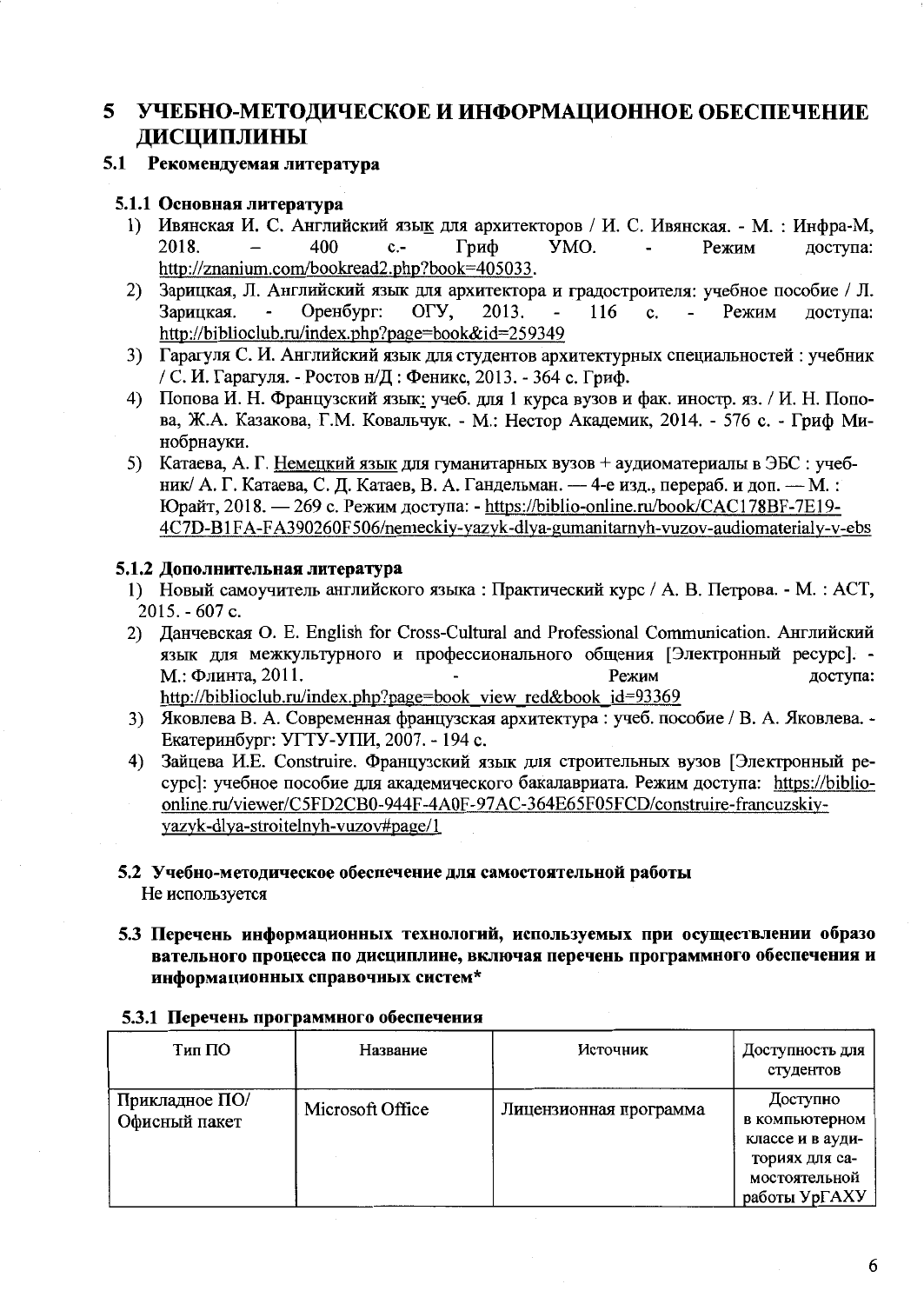### 5.3.2 Базы данных и информационно-справочные системы

База данных EBSCO по искусству и архитектуре Art & Architecture Complete. Peжим доступа: http://search.ebscohost.com/

Российский сервис для проверки орфографии, грамматики, пунктуации и стилистики. Режим лоступа:http://orfogrammka.ru/

Форум на proZ.com, предоставляющий возможность консультации с носителями языка в любой языковой паре. Режим доступа: http://www.proz.com/kudoz

### 5.4 Электронные образовательные ресурсы

http://znanium.com http://biblioclub.ru https://biblio-online.ru

#### МЕТОДИЧЕСКИЕ УКАЗАНИЯ ДЛЯ ОБУЧАЮЩИХСЯ ПО ОСВОЕ-6 НИЮ ЛИСЦИПЛИНЫ

#### Студент обязан:

1) знать:

- график учебного процесса по дисциплине (календарный план аудиторных занятий и план-график самостоятельной работы);
- порядок формирования итоговой оценки по дисциплине; (преподаватель на первом занятии по дисциплине знакомит студентов с перечисленными организационно-методическими материалами);
- 2) посещать все виды аудиторных занятий (преподаватель контролирует посещение всех видов занятий), вести самостоятельную работу по дисциплине, используя литературу, рекомендованную в рабочей программе дисциплины и преподавателем (преподаватель передает список рекомендуемой литературы студентам);
- 3) готовиться и активно участвовать в аудиторных занятиях, используя рекомендованную литературу и методические материалы;
- 4) своевременно и качественно выполнять все виды аудиторных и самостоятельных работ, предусмотренных графиком учебного процесса по дисциплине (преподаватель ведет непрерывный мониторинг учебной деятельности студентов);
- 5) в случае возникновения задолженностей по текущим работам своевременно до окончания семестра устранить их, выполняя недостающие или исправляя не зачтенные работы, предусмотренные графиком учебного процесса (преподаватель на основе данных мониторинга учебной деятельности своевременно предупреждает студентов о возникших задолженностях и необходимости их устранения).

#### 7 МАТЕРИАЛЬНО-ТЕХНИЧЕСКОЕ ОБЕСПЕЧЕНИЕ ДИСЦИПЛИНЫ

Учебная аудитория, лингафонный кабинет, телевизор, DVD-проигрыватель, магнитофон, CD и DVD-диски, видео и аудио кассеты.

#### ФОНД ОЦЕНОЧНЫХ СРЕДСТВ ДЛЯ ПРОВЕДЕНИЯ ПРОМЕЖУТОЧ-8 НОЙ АТТЕСТАЦИИ

Фонд оценочных средств предназначен для оценки:

1) соответствия фактически достигнутых каждым студентом результатов изучения дисциплины результатам, запланированным в формате дескрипторов «знать, уметь, иметь навыки» (п.1.4) и получения интегрированной оценки по дисциплине;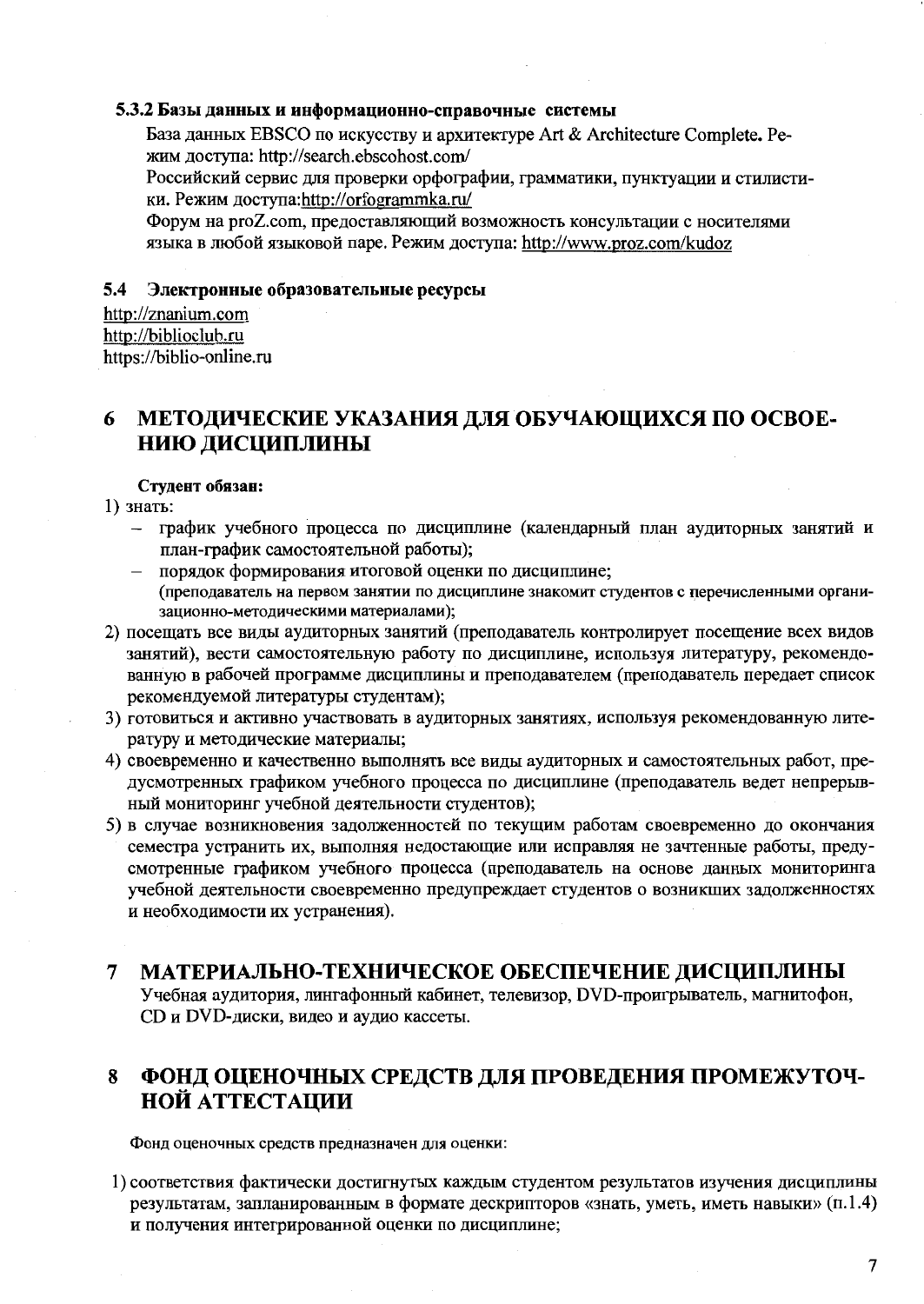2) уровня формирования элементов компетенций, соответствующих этапу изучения дисципли-HЫ.

# 8.1. КРИТЕРИИ ОЦЕНИВАНИЯ РЕЗУЛЬТАТОВ КОНТРОЛЬНО-ОЦЕНОЧНЫХ МЕ-РОПРИЯТИЙ ТЕКУЩЕЙ И ПРОМЕЖУТОЧНОЙ АТТЕСТАЦИИ ПО ДИСЦИПЛИНЕ

8.1.1 Уровень формирования элементов компетенций, соответствующих этапу изучения дисциплины, оценивается с использованием следующих критериев и шкалы оценок\*

| Критерии                          |         | Шкала оценок                           |  |  |  |
|-----------------------------------|---------|----------------------------------------|--|--|--|
| Оценка по дисциплине              |         | Уровень освоения элементов компетенций |  |  |  |
| Отлично                           |         | Высокий                                |  |  |  |
| Хорошо                            | Зачтено | Повышенный                             |  |  |  |
| Удовлетворительно                 |         | Пороговый                              |  |  |  |
| Неудовлетворительно<br>Не зачтено |         | Элементы не освоены                    |  |  |  |

\*) описание критериев см. Приложение 1.

8.1.2 Промежуточная аттестация по дисциплине представляет собой комплексную оценку, определяемую уровнем выполнения всех запланированных контрольно-оценочных мероприятий (КОМ). Используемый набор КОМ имеет следующую характеристику:

| N <sub>2</sub><br>$\Pi/\Pi$ | Форма КОМ                                               | Состав КОМ                                                         |  |  |  |  |
|-----------------------------|---------------------------------------------------------|--------------------------------------------------------------------|--|--|--|--|
|                             | Посещение аудиторных занятий                            |                                                                    |  |  |  |  |
| 2                           | Внеаудиторное чтение                                    | 20 000 тысяч печатных знаков за 1 учебный се-<br>местр (3 задания) |  |  |  |  |
| 3                           | Контрольная работа на применение<br>разных видов чтения | 2 задания                                                          |  |  |  |  |
| 4                           | Письменные домашние работы                              | 7 заданий                                                          |  |  |  |  |
| 5                           | Дискуссия на тему (6 тем)                               | 2 задания                                                          |  |  |  |  |
| 6                           | Зачет (1 семестр)                                       | 3 задания                                                          |  |  |  |  |
|                             | Зачет с оценкой (2 семестр)                             | 3 задания                                                          |  |  |  |  |

Характеристика состава заданий КОМ приведена в разделе 8.3.

8.1.3 Оценка знаний, умений и навыков, продемонстрированных студентами при выполнении отдельных контрольно-оценочных мероприятий и оценочных заданий, входящих в их состав, осуществляется с применением следующей шкалы оценок и критериев:

| Уровии оценки дос-<br>тижений студеита<br>(оценки) | Критерии<br>для определення уровня достижений                                                 | Шкала оценок          |  |
|----------------------------------------------------|-----------------------------------------------------------------------------------------------|-----------------------|--|
|                                                    | Выполненное оценочное задание:                                                                |                       |  |
| Высокий (В)                                        | соответствует требованиям*, замечаний нет                                                     | Отлично (5)           |  |
| Средний (С)                                        | соответствует требованиям*, имеются замечания,<br>которые не требуют обязательного устранения | Хорошо $(4)$          |  |
| Пороговый (П)                                      | не в полной мере соответствует требованиям*,<br>есть замечания                                | Удовлетворительно (3) |  |

8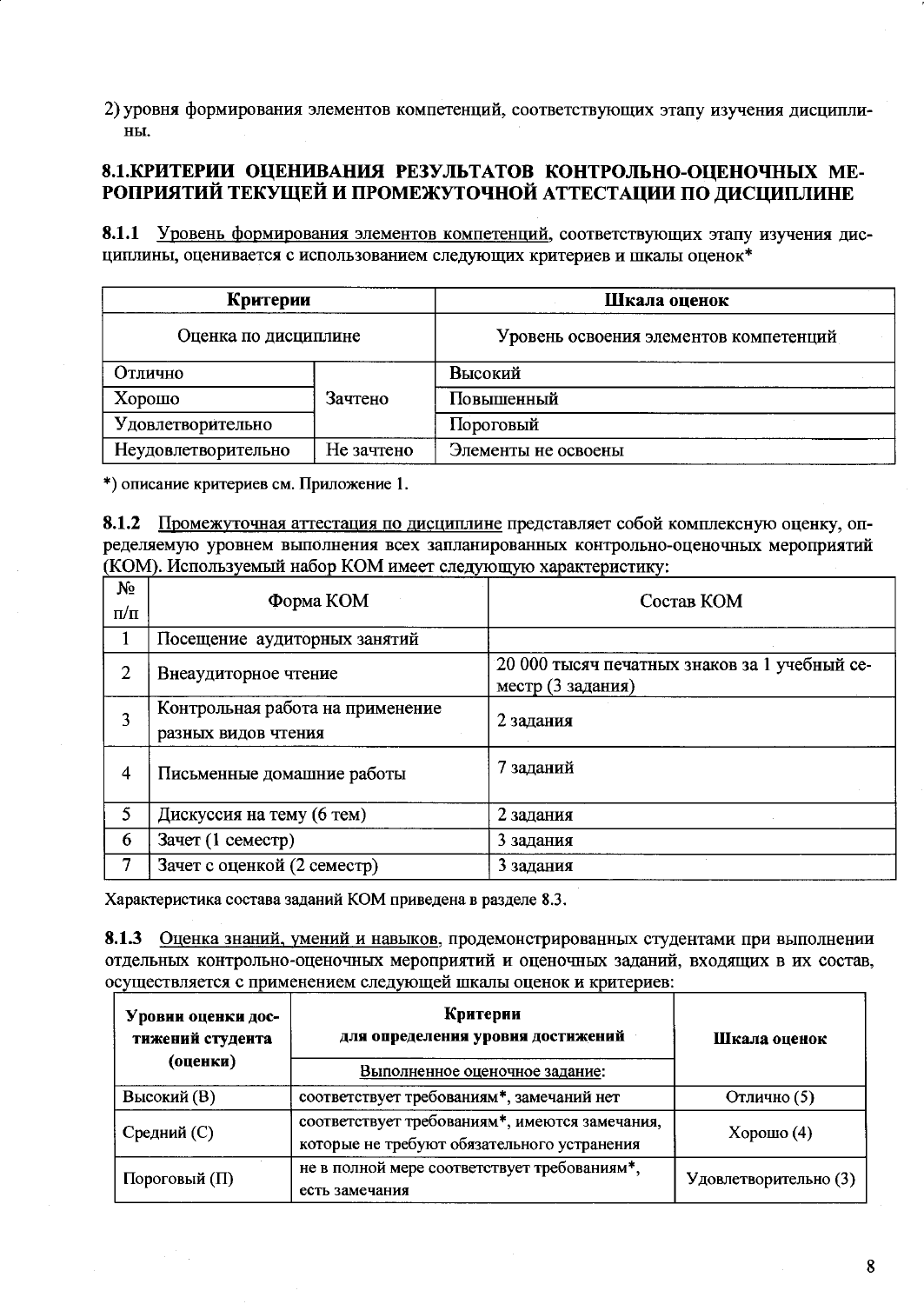| Уровни оценки дос-<br>тижеинй студента | Критерни<br>для определення уровня достижений | Шкала оценок          |  |  |
|----------------------------------------|-----------------------------------------------|-----------------------|--|--|
| (оценки)                               | Выполненное оценочное задание:                |                       |  |  |
| Недостаточный (Н)                      | не соответствует требованиям*, имеет сущест-  | Неудовлетворительно   |  |  |
|                                        | венные ошибки, требующие исправления          |                       |  |  |
|                                        |                                               | Оценка не выставляет- |  |  |
| Нет результата (O)                     | не выполнено или отсутствует                  | ся                    |  |  |

\*) Требования и уровень достижений студентов (соответствие требованиям) по каждому контрольнооценочному мероприятию определяется с учетом критериев, приведенных в Приложении 1.

#### КРИТЕРИИ ОЦЕНИВАНИЯ РЕЗУЛЬТАТОВ ПРОМЕЖУТОЧНОЙ АТТЕСТАЦИИ 8.2 ПРИ ИСПОЛЬЗОВАНИИ НЕЗАВИСИМОГО ТЕСТОВОГО КОНТРОЛЯ

При проведении независимого тестового контроля как формы промежуточной аттестации применяется методика оценивания результатов, предлагаемая разработчиками тестов.

#### ОЦЕНОЧНЫЕ СРЕДСТВА ДЛЯ ПРОВЕДЕНИЯ ТЕКУЩЕЙ И ПРОМЕЖУТОЧ-8.3 НОЙ АТТЕСТАЦИИ

# 8.3.1. Перечень заданий для внеаудиторного чтения:

Внеаудиторное чтение предполагает самостоятельную проработку текстов по профилю обучения объемом 10 000 печатных знаков за один семестр с последующим чтением и переводом нескольких абзацев на усмотрение преподавателя. Обучающийся должен выбрать и выучить 100 новых слов или словосочетаний из прочитанного текста и уметь использовать их в ответах на вопросы преподавателя по прочитанному материалу.

#### Задания:

- 1) показать знание лексики в размере 100 слов на каждые 10 000 печатных знаков
- 2) подготовить чтение и перевод 2-3 абзацев из оригинального текста
- 3) подготовить ответы на 1-2 вопроса преподавателя по прочитанному материалу.

#### 8.3.2. Перечень заданий для контрольной работы на разные виды чтения:

- 1) Найти в предложенном тексте необходимую (заданную преподавателем) информацию, применяя тот или иной вид чтения.
- 2) Обосновать свой выбор вида чтения для поиска нужной информации. Критерии оценки контрольных работ
- «неудовлетворительно» раскрыто содержание менее 50% вопросов;
- «удовлетворительно» раскрыто содержание 50% 60% в полном объёме;
- «хорошо» даны подробные ответы на 70 % 90% вопросов;
- «отлично» даны подробные чёткие ответы на более чем 90% вопросов.

#### 8.3.3. Перечень заданий для выполнения письменных домашних работ:

- 1) Написать и устно представить перед группой аннотацию статьи.
- 2) Осуществить реферирование статьи и устно представить адаптированный текст перед группой.
- 3) Составить пояснительную записку к своему художественному проекту.
- 4) Создать презентацию на одну из тем и выступить с ней перед группой.
- 5) Написать доклад на одну из тем и выступить с ним перед группой.
- 6) Написать тезисы к одной из научных статей по профилю обучения.
- 7) Написать деловое письмо на одну из изучаемых тем.

 $\mathbf Q$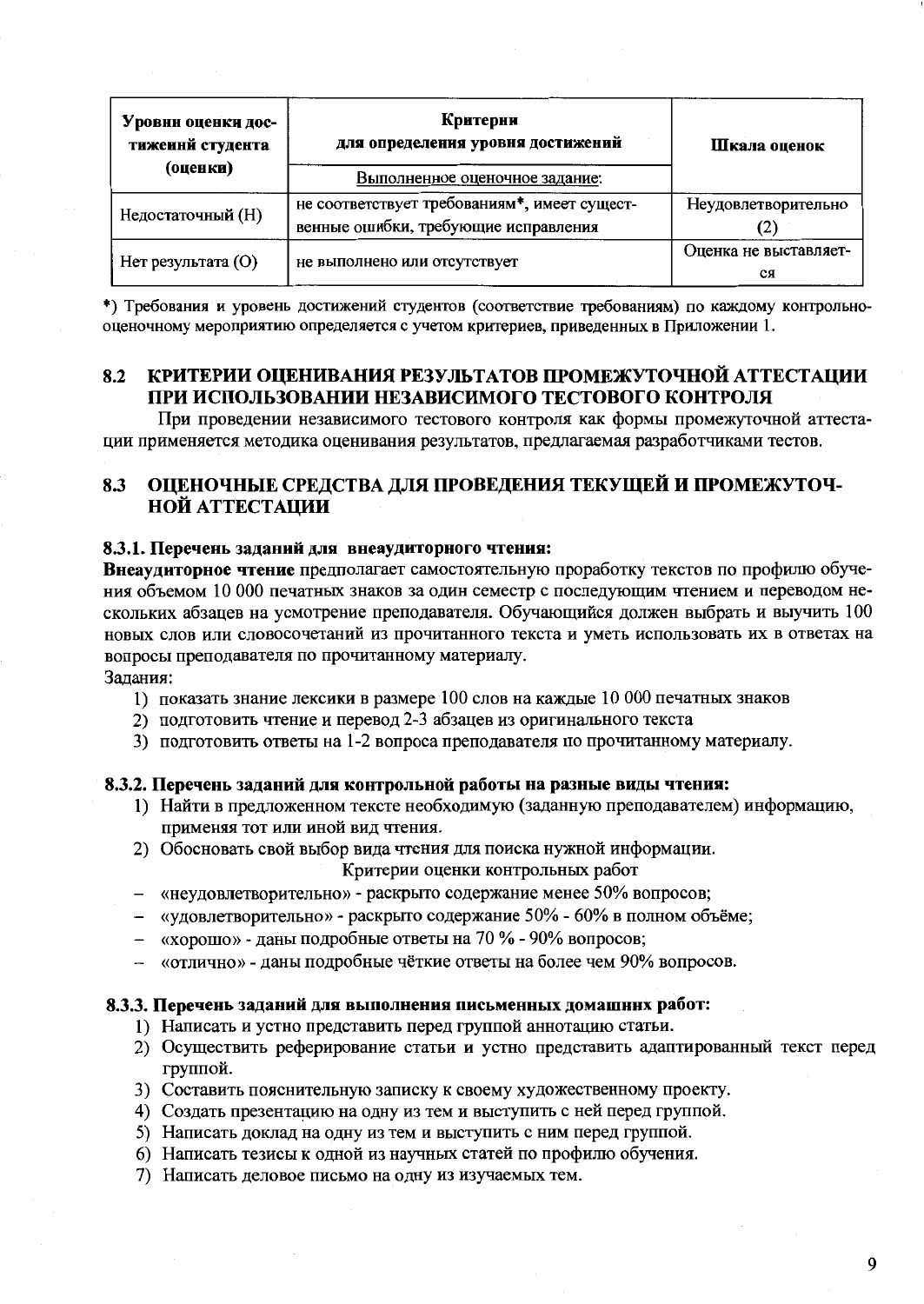# 8.3.4. Перечень заданий для подготовки к заключительным дискуссиям (работа в малых группах):

Задания для группы:

- 1) Составить 15 -20 специальных вопросов по тексту/текстам на тему и подготовить ответы на них.
- 2) Подготовиться к дискуссии на тему в виде своих вопросов для членов группы и ответов на вопросы членов группы без опоры на оригинал.

#### Перечень заданий к зачету (1 семестр): 8.4.

- 1) Подготовить диалог с преподавателем на одну из пройденных в соответствующем учебном семестре тем.
- 2) Найти, определить и объяснить необходимость употребления в предложенном преподавателем тексте грамматических форм.
- 3) Перевести предложения с русского языка на английский, используя грамматические формы. Критерии зачетной оценки:

### «Зачтено»

систематизированные, глубокие и полные знания по всем разделам дисциплины, а также по основным вопросам, выходящим за пределы учебной программы;

точное использование научной терминологии систематически грамотное и логически правильное изложение ответа на вопросы;

безупречное владение инструментарием учебной дисциплины, умение его эффективно использовать в постановке научных и практических задач;

выраженная способность самостоятельно и творчески решать сложные проблемы и нестандартные ситуации;

полное и глубокое усвоение основной и дополнительной литературы, рекомендованной учебной программой по дисциплине;

умение ориентироваться в теориях, концепциях и направлениях дисциплины и давать им критическую оценку, используя научные достижения других дисциплин;

творческая самостоятельная работа на практических/семинарских занятиях, активное участие в групповых обсуждениях, высокий уровень культуры исполнения заданий;

высокий уровень сформированности заявленных в рабочей программе компетенций.

### «Не зачтено»

- фрагментарные знания по дисциплине;
- отказ от ответа (выполнения письменной работы);
- знание отдельных источников, рекомендованных учебной программой по дисциплине;
- неумение использовать научную терминологию;
- наличие грубых ошибок;
- низкий уровень культуры исполнения заданий;
- низкий уровень сформированности заявленных в рабочей программе компетенций.

### 8.3.5 Перечень заданий к зачету с оценкой (2 семестр):

- 1) Подготовиться к чтению, переводу, участию в обсуждении с преподавателем текста по теме курса.
- 2) Составить высказывание на иностранном языке по предложенной теме.
- 3) Подготовить ответы на вопросы преподавателя в рамках предложенной темы.

#### Критерии оценки:

Оценка «отлично»

систематизированные, глубокие и полные знания по всем разделам дисциплины, а также по основным вопросам, выходящим за пределы учебной программы;

точное использование научной терминологии систематически грамотное и логически правильное изложение ответа на вопросы;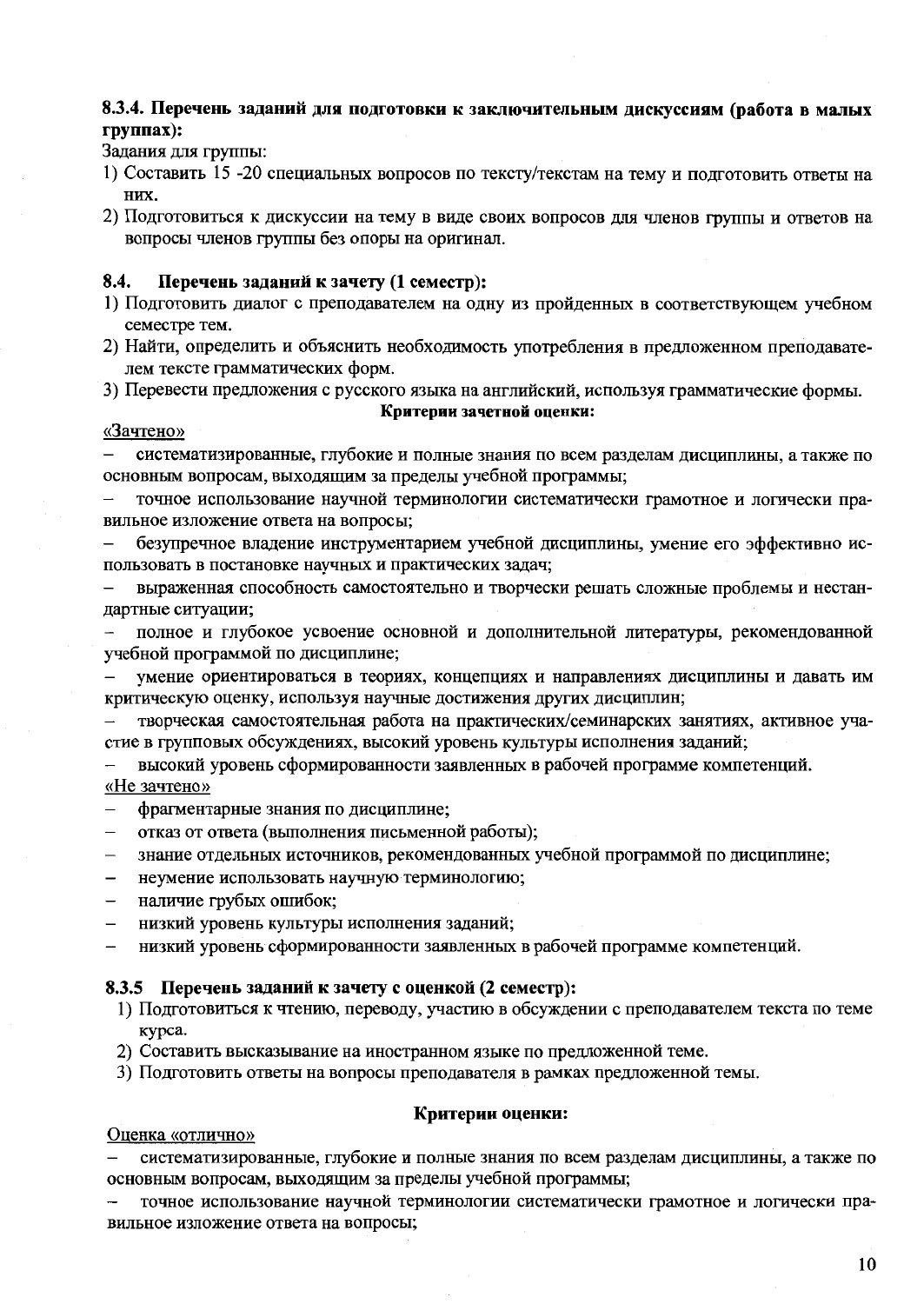безупречное владение инструментарием учебной дисциплины, умение его эффективно использовать в постановке научных и практических задач:

выраженная способность самостоятельно и творчески решать сложные проблемы и нестандартные ситуации;

полное и глубокое усвоение основной и дополнительной литературы, рекомендованной учебной программой по дисциплине;

умение ориентироваться в теориях, концепциях и направлениях дисциплины и давать им критическую оценку, используя научные достижения других дисциплин;

творческая самостоятельная работа на практических/семинарских занятиях, активное участие в групповых обсуждениях, высокий уровень культуры исполнения заданий;

высокий уровень сформированности заявленных в рабочей программе компетенций. Оценка «хорошо»

достаточно полные и систематизированные знания по дисциплине;

умение ориентироваться в основных теориях, концепциях и направлениях дисциплины и давать им критическую оценку;

использование научной терминологии, лингвистически и логически правильное изложение ответа на вопросы, умение делать обоснованные выводы;

владение инструментарием по дисциплине, умение его использовать в постановке и решении научных и профессиональных задач;

усвоение основной и дополнительной литературы, рекомендованной учебной программой по дисциплине;

самостоятельная работа на практических занятиях, участие в групповых обсуждениях, высокий уровень культуры исполнения заданий;

средний уровень сформированности заявленных в рабочей программе компетенций.

Оценка «удовлетворительно»

достаточный минимальный объем знаний по дисциплине;

усвоение основной литературы, рекомендованной учебной программой;

умение ориентироваться в основных теориях, концепциях и направлениях по дисциплине и давать им оценку;

использование научной терминологии, стилистическое и логическое изложение ответа на вопросы, умение делать выводы без существенных ошибок;

владение инструментарием учебной дисциплины, умение его использовать в решении типовых задач;

умение под руководством преподавателя решать стандартные задачи;

работа под руководством преподавателя на практических занятиях, допустимый уровень культуры исполнения заданий

достаточный минимальный уровень сформированности заявленных в рабочей программе компетенций.

<u>Оценка «неудовлетворительно»</u>

- фрагментарные знания по дисциплине;
- отказ от ответа (выполнения письменной работы);  $\equiv$
- знание отдельных источников, рекомендованных учебной программой по дисциплине;
- неумение использовать научную терминологию;
- наличие грубых ошибок;
- низкий уровень культуры исполнения заданий;
- низкий уровень сформированности заявленных в рабочей программе компетенций.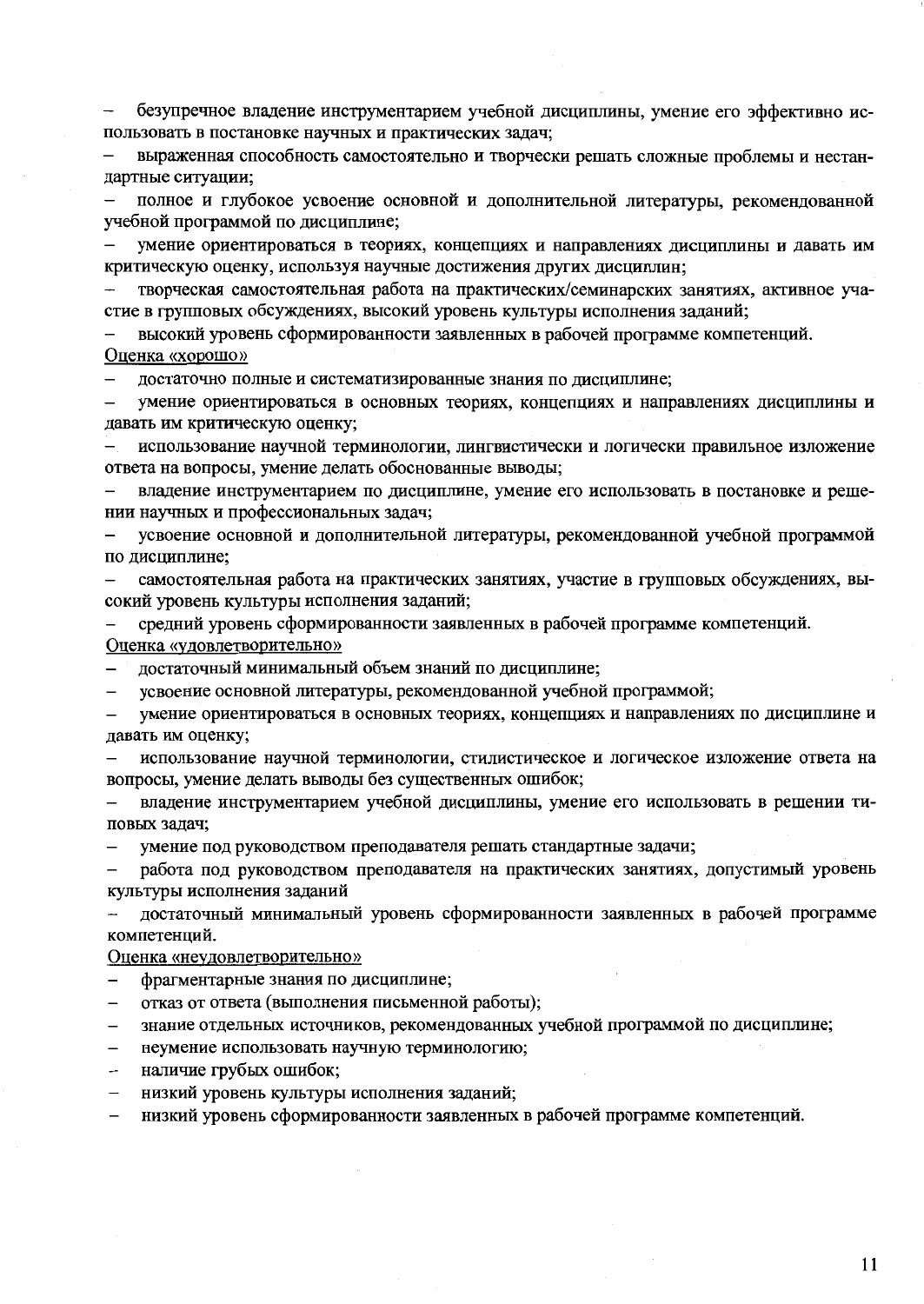| Рабочая программа дисциплины составлена авторами: |                                               |                                  |                    |               |         |  |  |
|---------------------------------------------------|-----------------------------------------------|----------------------------------|--------------------|---------------|---------|--|--|
| No<br>п/п                                         | Кафедра                                       | Ученая степень,<br>ученое звание | Должность          | ФИО           | Подпись |  |  |
|                                                   | Кафедра социаль-                              |                                  | Старший            |               |         |  |  |
|                                                   | ных и гуманитар-<br>ных наук                  |                                  | преподава-<br>тель | П.В. Шакин    |         |  |  |
|                                                   | Кафедра социаль-                              |                                  |                    |               |         |  |  |
| 2                                                 | ных и гуманитар-<br>ных наук                  |                                  | доцент             | А.Д. Зейферт  |         |  |  |
|                                                   | Рабочая программа дисциплины согласована:     |                                  |                    |               |         |  |  |
| наук                                              | Заведующий кафедрой социальных и гуманитарных |                                  |                    | В.И. Ветошкин |         |  |  |
| Директор библиотеки УрГАХУ                        |                                               |                                  |                    | Н.В. Нохрина  |         |  |  |
|                                                   | Декан ФОЗО                                    |                                  | И.В. Сагарадзе     |               |         |  |  |